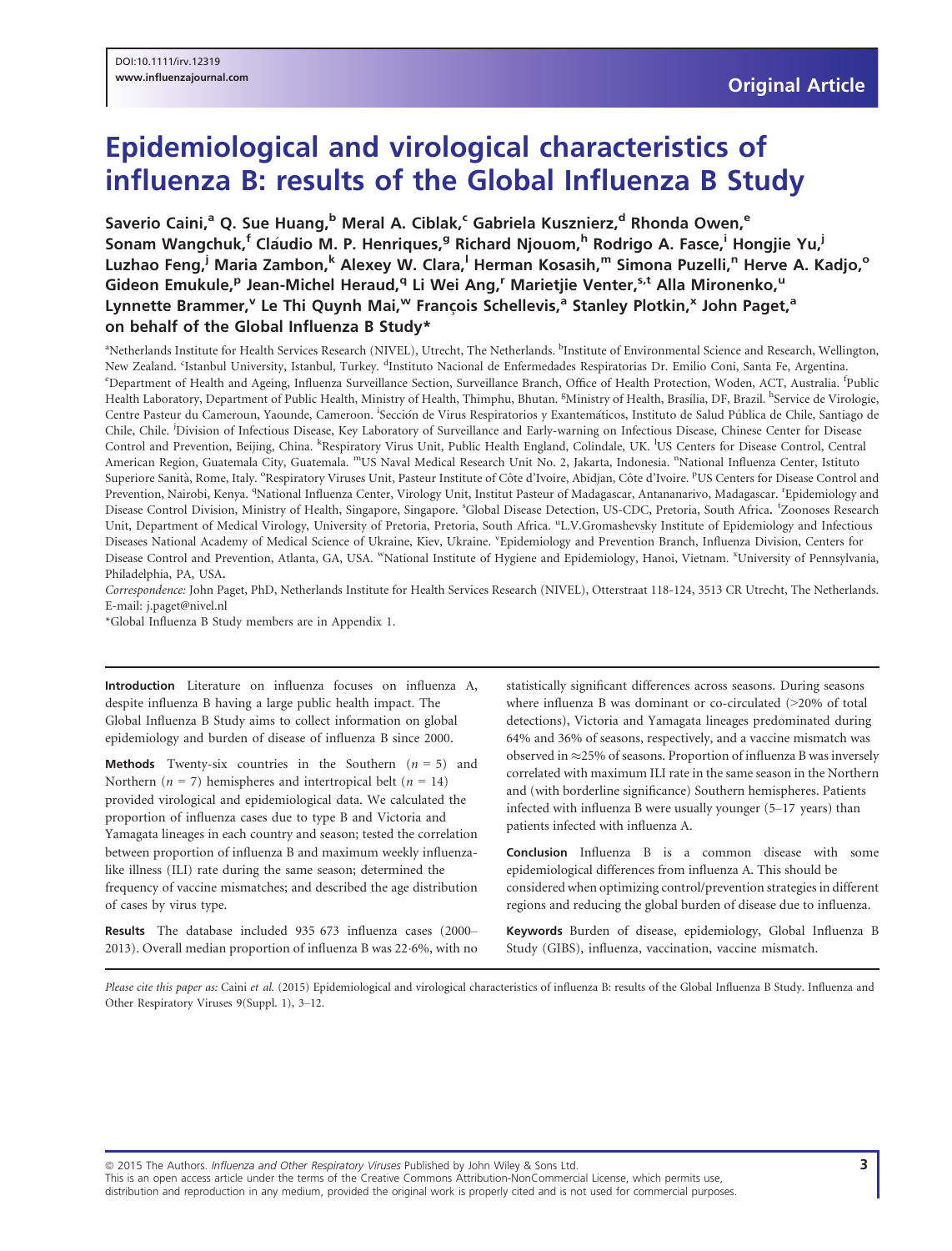# Introduction

Seasonal influenza epidemics impose a heavy burden on society, with 3–5 million cases and 250 000–500 000 deaths worldwide every year.<sup>1</sup> The resulting economic impact is large and includes both direct and indirect costs. $2,3$  Traditionally, attention has been directed toward influenza A, which accounts for the majority of influenza cases in most seasons<sup>4-6</sup>; its subtypes are also responsible for influenza pandemics.<sup>7</sup> During interpandemic periods, however, influenza B can represent a considerable proportion of total cases.<sup>8</sup> Since the 1970s, influenza B viruses have belonged to two antigenically distinct lineages called the Victoria and Yamagata lineages<sup>9</sup>; this has been a challenge for seasonal influenza vaccines as only one influenza B strain is included in the trivalent vaccine. Studies in the United States have shown that the frequent influenza B vaccine mismatches of recent years have been associated with substantial increases in cases, hospitalizations and deaths (up to annual 970 000 cases, with 8200 hospitalizations and 485 deaths, in the USA), $^{10}$  as well as with large influenza-related medical costs, and costs associated with productivity  $loss.<sup>11</sup>$ 

Despite the important role of influenza B, much of the published scientific literature regarding the epidemiology of influenza has focused on influenza A, and we still have a relatively poor understanding of global epidemiology and burden of disease of influenza B, especially outside Europe and the United States.<sup>8</sup> Several studies have reported on the burden of disease attributable to influenza B in a single season, or during consecutive seasons in a single country,  $12,13$ but only one study thus far has looked at the global epidemiology of influenza  $B<sup>4</sup>$  In particular, it is very important to assess the epidemiology of influenza in the tropics, as this is where approximately 40% of the world's population live,<sup>14</sup> and influenza activity there is quite different from other world regions<sup>15,16</sup>: countries in the tropics may experience two annual peaks, and epidemics are not as short and intense as in the Northern and Southern hemispheres.<sup>17–19</sup> These differences can have important implications for effective and evidence-based decisions regarding the composition and period of administration of influenza vaccines.

## The Global Influenza B Study

The Global Influenza B Study (GIBS) was launched in 2012 with the main aim of collecting information on the epidemiology and global burden of disease of influenza B during the past 10–15 years, to support future prevention policies. GIBS is a project of the Global Influenza Initiative, an expert scientific forum established to address the ongoing problems related to influenza worldwide. To achieve this objective, we contacted countries around the world during the period June 2013 to February 2014, requesting access to data from their national influenza surveillance systems. Here, we compare four important epidemiological and virological characteristics of influenza A and B in 26 countries: the proportion of influenza B over all influenza cases; the community impact of influenza B; the frequency of influenza B vaccination mismatches; and the age distribution of influenza A and B cases.

# Materials and methods

#### Source of data

We contacted national influenza centers in 43 countries in the Northern and Southern hemispheres and the intertropical belt; countries were selected to represent all World Health Organization (WHO) influenza transmission zones.<sup>20</sup> All countries were asked to make available data originating from their national influenza surveillance system during recent years (ideally from 2000–2013). Spreadsheet data reporting templates were provided, along with instructions on how to report data. Each participating country was asked to provide the following:

- 1. Virological data: weekly number of influenza cases reported by the national surveillance system, broken down by age group (0–5, 6–35 months, 3–4, 5–17, 18–39, 40–64 and  $\geq$ 65 years); virus type (A versus B); and virus subtype [A(H1N1), A(H3N2), A(H1N1)pdm2009, A (H1N2), A, unsubtyped] or lineage (B/Victoria, B/ Yamagata, B, not characterized).
- 2. Epidemiological data: weekly influenza-like illness (ILI)/ acute respiratory infection (ARI) rates per 100 000 population or 100 consultations (depending on what is routinely available within each national surveillance system).

For countries that extend over large areas, especially when stretched across different climate zones (such as China and Brazil), we asked for data stratified by region/province, if it were available. All countries received a National Feedback Report shortly after providing the data, so that they had the opportunity to check the data they had sent. They were also all asked to complete a short questionnaire on the main features of their national influenza surveillance system (see Table S1). The questionnaire included questions on the ILI/ ARI case definition in use; patients being sampled; representativeness of data; methods used for identification and characterization of influenza virus; and the population denominator.

## Epidemiological and virological indicators

Influenza epidemics usually occur between October of a given year and April of the following year in countries in the Northern Hemisphere, and between April and October of a given year in the Southern Hemisphere, with greater variability observed for countries situated near the tropics.<sup>17</sup>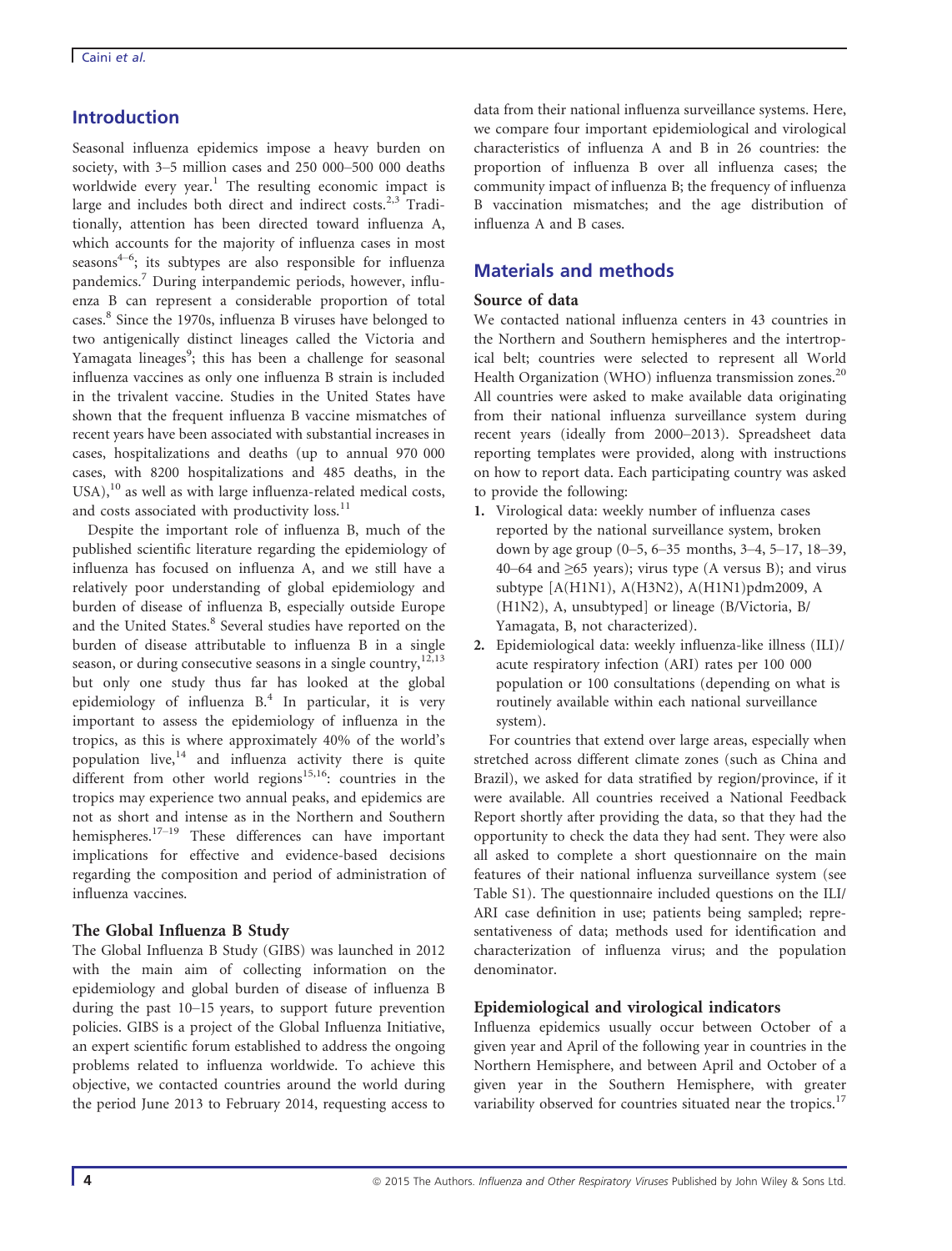For the purposes of this study, we define a season as being the period between the first and last week of a given year (for the tropics and the Southern Hemisphere) or between the 27th week of a given year and the 26th week of the following year (for the Northern Hemisphere), so that each season includes the whole period of increased influenza activity in each country. For conciseness, when looking at "season 2005", we refer to 2005–2006 for countries in the Northern Hemisphere, and year 2005 for all other countries. For each country, only the seasons with at least 50 influenza reported cases and at least 20 weeks of data reporting were included in the analysis.

Analyses were conducted for all countries and then separately for countries situated in the Northern or Southern Hemisphere or in the intertropical belt (defined as the country centroid, when available, or the largest city being located north of the Tropic of Cancer and south of the Tropic of Capricorn).<sup>21</sup>

For each country and season, we calculated the percentage of influenza cases that were due to influenza B virus and then worked out its median value for countries in the Northern and Southern hemispheres and in the intertropical belt. Medians were compared using the Wilcoxon rank sum test.

We calculated the number of seasons that were dominated by either lineage among those where there was a significant circulation of influenza B (defined as the proportion of influenza B being ≥20% of all influenza cases reported during the season). For this analysis, we only considered seasons where the proportion of influenza B cases characterized was  $>10\%$ .

An influenza B vaccine mismatch was defined as a mismatch between the influenza B lineage included in the vaccine and the lineage that caused the majority (>50%) of cases in a season with significant circulation of influenza B; using this definition, we calculated the proportion of seasons where a vaccine mismatch was observed. The information on vaccine composition was obtained from the WHO Website.<sup>22</sup> We calculated the percentage of vaccine mismatch according to three alternative scenarios: (i) all tropical countries situated north of the equator adopting the WHO recommendations for the Northern Hemisphere, and vice versa; (ii) all tropical countries using the Northern Hemisphere WHO recommendation; or (iii) all tropical countries adopting the Southern Hemisphere WHO recommendation.

#### Statistical analysis

To explore whether there was an association between the magnitude of the influenza season and the proportion of influenza cases due to B virus type, we obtained the countryspecific Z-score of the weekly ILI/ARI rate (defined as the number of standard deviations above or below the countryspecific average of the ILI/ARI rate) and calculated the Pearson's correlation coefficient between its maximum value and the proportion of influenza B cases during each season. We hypothesized that a moderate-to-mild inverse correlation would be seen between the proportion of influenza B and the maximum weekly ILI/ARI rate in the Northern and Southern hemispheres, as influenza A viruses cause most influenza cases and are responsible for short and intense epidemics especially influenza A(H3N2)—compared with influenza B.

We calculated the percentage of influenza A and B cases in each country in each of the following age categories: 0–4, 5– 17, 18–64 and ≥65 years; we tested whether the percentage of influenza A versus B cases differed in each age group using a chi-square test. When the exact age was available, we also obtained virus type-specific median age and interquartile range (IQR) and used the Wilcoxon rank sum test to detect any differences in median age of influenza A versus B cases.

All analyses were performed using Stata version 11 (StataCorp LP, College Station, TX, USA) and Microsoft Excel. All statistical tests were two-sided, and a P-value of  $< 0.05$  was considered significant.

#### **Results**

Twenty-six countries joined the Global Influenza B Study (Figure 1). China provided separate data for the northern and southern parts of the country. $^{23}$  Brazil provided data stratified by its five administrative regions: north, north-east, central-west, south-east and south; however, as results of the analyses did not differ across regions, results for the whole country are shown. Participating countries are distributed in the Northern ( $n = 7$ ) and Southern ( $n = 5$ ) hemispheres and in the intertropical belt ( $n = 14$ ), cover 16 of the 18 WHO influenza transmission zones, $20$  and account for around 37% of the world's population (Table 1).

The influenza surveillance systems of the participating countries differ from each other (Table 1); in most cases, however, they cover the whole country, sample both outpatients and hospitalized patients, and send isolates to a WHO collaborating center for reference. Most countries in the Northern and Southern hemispheres had data on ILI rates (ARI rates for Singapore), with a mixture of consultation and population denominators, but many countries in the tropics had no such data.

Overall, 935 673 influenza cases were reported to the national influenza centers during 200 seasons between 2000 and 2013 (Table 2). Of these, 288 130 cases (308%) were reported before the emergence of the 2009 A(H1N1) pandemic influenza. Countries provided a median of seven seasons, ranging from four seasons for Argentina, Costa Rica, and Honduras, to 13 for New Zealand. The proportion of influenza A cases subtyped was 651%, and 171% of influenza B cases were characterized. The information on age was available for 476% and 591% of influenza A and B cases, respectively.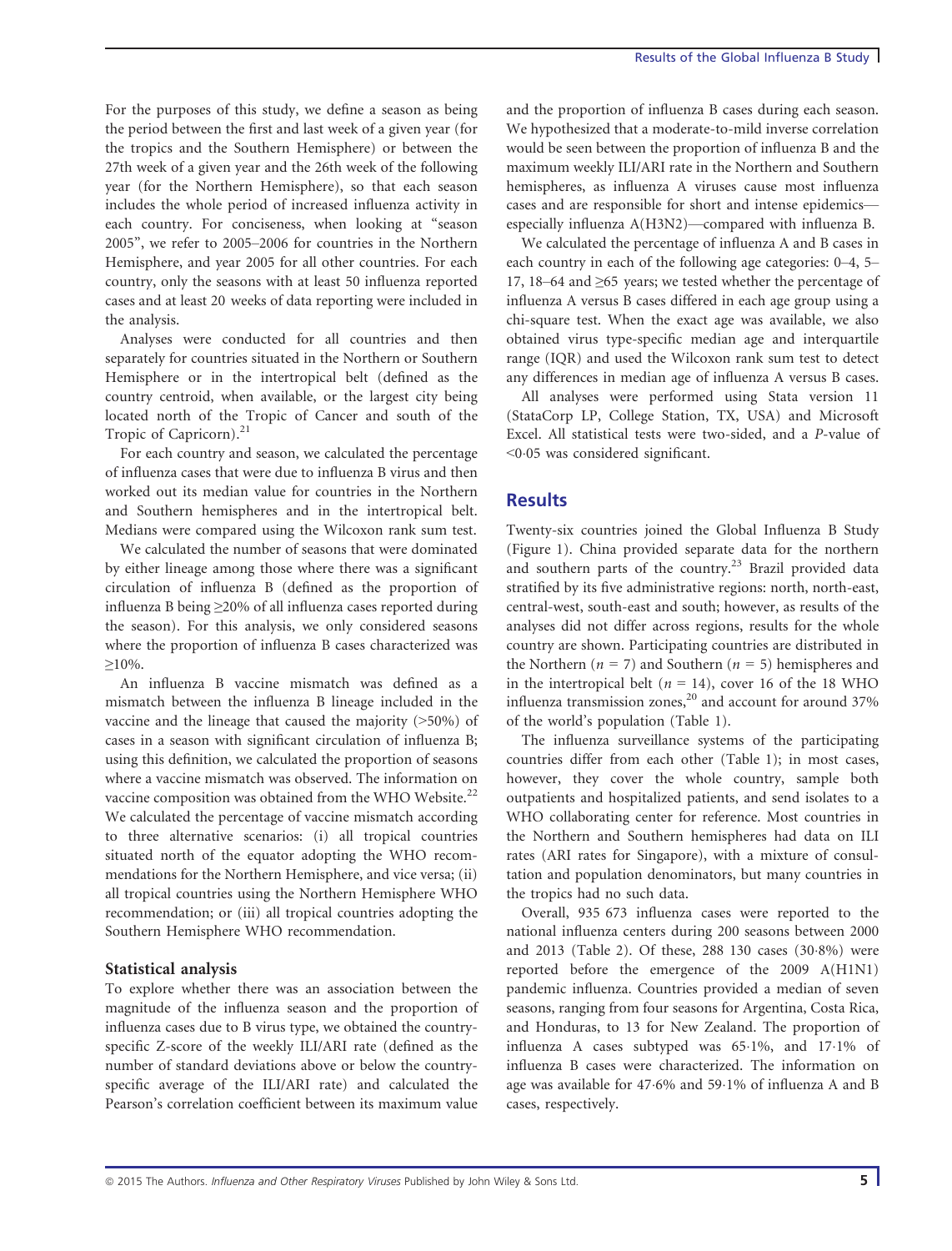

Figure 1. Countries participating in the Global Influenza B Study. April 2014.

The proportion of influenza cases due to type B virus was  $\leq$ 20% for 90 seasons, 20–50% for 82 seasons and  $\geq$ 50% for 28 seasons; the median percentage was  $22.6\%$  (IQR 8.3-377%). Figure 2 shows the distribution of seasons according to the proportion of influenza cases caused by type B virus, separately for countries situated in the Northern or Southern Hemisphere or in the intertropical belt. The median proportion of influenza B over all influenza seasons was 17.8% in the Southern Hemisphere (IQR 3.5-30.4%; 39 seasons), 24.3% in the intertropical belt (IQR 10.2–40.8%; 94 seasons), and 21.4% in the Northern Hemisphere (IQR 7.3– 380%; 67 seasons). The P-value for the comparison of the median proportion of influenza B in the Southern Hemisphere versus the intertropical belt was borderline significant  $(0.07)$  and not significant for the other comparisons.

A measure of ILI (or ARI) rate was available for 106 seasons. The Spearman's rank correlation coefficient for the association between the proportion of influenza B during a given season and the maximum ILI rate Z-score during the same season was  $-0.31$  in the Southern Hemisphere [95%] confidence interval (CI)  $-0.64$  to 0.12; 23 seasons],  $-0.09$  in the intertropical belt (95% CI  $-0.43$  to 0.26; 32 seasons), and  $-0.31$  in the Northern Hemisphere (95% CI  $-0.54$  to  $-0.04$ ; 51 seasons) (Figure 3).

The proportion of influenza B cases that were characterized was ≥10% for 79 of the 200 seasons. If one assumes that all countries in the intertropical belt used the WHO recommendations for the hemisphere they are situated or the WHO recommendation for the Southern Hemisphere, an influenza B vaccine mismatch was seen in 19 of 79 seasons (24–25%): 11 of 36 seasons in the Northern Hemisphere (31%), six of 22 seasons in the Southern Hemisphere (27%), and two of 21 seasons in the intertropical belt (10% or 14%) (Table S2). If one assumes the WHO recommendation for the Northern Hemisphere was followed, the results are very similar: there were a total of 20 mismatches and three mismatches for the intertropical belt countries.

Influenza B accounted for 20% or more of all influenza cases during 50 of these 79 seasons: Victoria and Yamagata lineages predominated in 32 (64%) and 18 (36%) seasons, respectively. Also, the Victoria and Yamagata lineages often co-circulate in the same season: in 16 of 50 seasons, both lineages accounted for at least 20% of influenza B cases (Table S2).

Table S3 presents the age distribution of A versus B influenza cases in each country. A consistent finding across most countries is a younger age for influenza B versus A cases. In particular, there was a consistently higher proportion of influenza B cases in the 5–17 years age group, and A cases in the 18–64 years age group in Southern and Northern Hemisphere countries (except South Africa, Brazil, Turkey, and Ukraine) and in some countries of the intertropical belt (Madagascar, Indonesia, Singapore, Costa Rica, Nicaragua, Guatemala, and Vietnam). Influenza B cases were also younger than A cases in Panama, El Salvador, and Honduras, where there was a higher proportion of B cases among patients aged 0–4 years. No differences in age distribution were observed in Kenya, Cameroon, and the Ivory Coast; these were the only countries where over 50% of all influenza cases were aged  $\leq 4$  years. Finally, influenza A cases were older than B cases in South Africa, Brazil, Turkey, and Ukraine.

## **Discussion**

The GIBS was conceived and implemented to obtain a better understanding of the global epidemiology of influenza B, with a particular focus on the tropics, which have been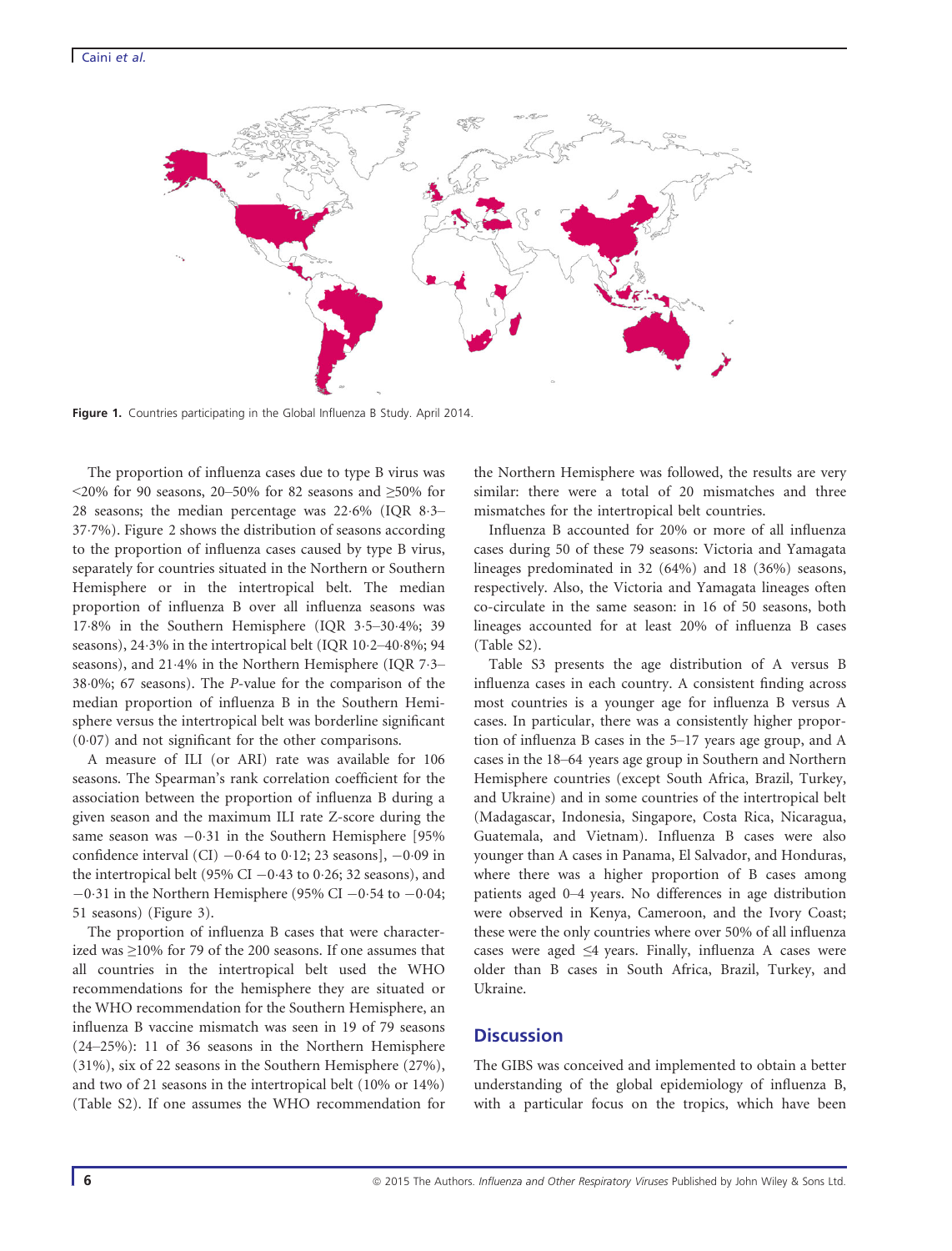| Country                 | Latitude           | Population<br>(millions)* | veness<br>Representati<br>of data                           | Patients sampled                    | Denominator                            | Laboratory methods<br>for influenza<br>diagnosis | Laboratory methods for<br>virus characterization                       | for reference<br>solates sent<br>to WHO |
|-------------------------|--------------------|---------------------------|-------------------------------------------------------------|-------------------------------------|----------------------------------------|--------------------------------------------------|------------------------------------------------------------------------|-----------------------------------------|
| New Zealand             | 41°81'S            | 4.5                       | Regional                                                    | Outpatients,<br>inpatients,<br>SARI | ILI/population                         | Sequencing                                       | solates sent to WHO for reference                                      | Yes                                     |
| Chile                   | 35°82'S            | 16.3                      | National                                                    | Outpatients,<br>inpatients,<br>SARI | None                                   | PCR, culture                                     | Hemagglutination inhibition, sequencing                                | Yes                                     |
| (Santa Fe)<br>Argentina | S/8E°15            | 3.2                       | Regional                                                    | <b>SARI</b><br>Outpatients,         | ILI/population                         | immunofluorescence<br>PCR,                       | solates sent to WHO for reference                                      | Yes                                     |
| South Africa            | 29°05'S            | 53.0                      | Regional                                                    | SARI                                | None                                   | PCR                                              | Sequencing                                                             | Yes                                     |
| Madagascar<br>Australia | 25°85'S<br>19°43'5 | 23.4<br>21.3              | national (afterwards)<br>Regional (until 2008),<br>National | SARI<br>Outpatients,<br>Outpatients | ILI/consultations<br>ILI/consultations | serology, culture<br>PCR, culture<br>PCR,        | Hemagglutination inhibition, sequencing<br>Hemagglutination inhibition | Yes<br>Yes                              |
| Brazil                  | 10°83'S            | 201.0                     | National                                                    | SARI<br>Outpatients,                | ILI/consultations                      | PCR,                                             | Hemagglutination inhibition, sequencing                                | Yes                                     |
| Indonesia               | 1°66'S             | 249.9                     | National                                                    | Outpatients,<br>inpatients<br>SARI  | None                                   | immunofluorescence<br>PCR, culture               | Hemagglutination inhibition, sequencing                                | Yes                                     |
| Singapore               | $1°22'$ N          | 5.4                       | <b>National</b>                                             | Outpatients                         | <b>ARI/consultations</b>               | PCR                                              | Hemagglutination inhibition, sequencing                                | Yes                                     |
| Kenya                   | 0°42'5             | 44.4                      | Regional                                                    | SARI<br>Outpatients,                | ILI/population                         | PCR                                              | solates sent to WHO for reference                                      | Yes                                     |
| Cameroon                | 5°68'N             | 20.4                      | Regional                                                    | SARI<br>Outpatients,                | None                                   | PCR                                              | Hemagglutination inhibition                                            | Yes                                     |
| Ivory Coast             | $N/l$ 9°7          | 23.7<br>3.7               | Regional                                                    | SARI<br>Outpatients,                | None                                   | PCR, culture                                     | Hemagglutination inhibition                                            | Yes                                     |
| Panama                  | 8°57'N             |                           | Vational                                                    | SARI<br>Outpatients,                | None                                   | PCR, culture,                                    | solates sent to WHO for reference                                      | Yes                                     |
|                         |                    |                           |                                                             |                                     |                                        | immunofluorescence                               |                                                                        |                                         |
| Costa Rica              | 10°01'N            | 4.6                       | National                                                    | SARI<br>Outpatients,                | None                                   | immunofluorescence<br>PCR, culture,              | solates sent to WHO for reference                                      | Yes                                     |
| Nicaragua               | 12°86'N            | $\overline{6}$ :          | National                                                    | SARI<br>Outpatients,                | None                                   | PCR, culture,                                    | solates sent to WHO for reference                                      | Yes                                     |
|                         |                    |                           |                                                             |                                     |                                        | immunofluorescence                               |                                                                        |                                         |
| El Salvador             | 13°78'N            | $\overline{6}$ :          | National                                                    | SARI<br>Outpatients,                | None                                   | PCR, culture,                                    | solates sent to WHO for reference                                      | Yes                                     |
| Honduras                | 14°84'N            | 8.2                       | National                                                    | SARI<br>Outpatients,                | None                                   | immunofluorescence<br>PCR, culture,              | solates sent to WHO for reference                                      | Yes                                     |
|                         |                    |                           |                                                             |                                     |                                        | immunofluorescence                               |                                                                        |                                         |
| Guatemala               | 15°74'N            | 15.4                      | National                                                    | SARI<br>Outpatients,                | None                                   | immunofluorescence<br>PCR, culture,              | solates sent to WHO for reference                                      | Yes                                     |
| Vietnam                 | 16°69'N            | 89.7                      | National                                                    | SARI,<br>Outpatients,<br>other      | ILI/consultations                      | PCR, culture                                     | Hemagglutination inhibition, sequencing                                | Yes                                     |
| Bhutan                  | 27°40'N            | 0.7                       | National                                                    | SARI<br>Outpatients,                | ILI/consultations                      | PCR                                              | solates sent to WHO for reference                                      | Yes                                     |
| China (south)           | 31°12'N            | 769.0                     | National                                                    | Outpatients                         | ILI/consultations                      | PCR, culture                                     | Hemagglutination inhibition                                            | Yes                                     |
| Turkey                  | 39°02'N            | 76.7                      | Regional                                                    | Outpatients                         | None                                   | PCR, culture                                     | Hemagglutination inhibition                                            | Yes                                     |
| China (north)           | 39°54'N            | 563.8                     |                                                             | Outpatients                         | ILI/consultations                      | PCR, culture                                     | Hemagglutination inhibition                                            |                                         |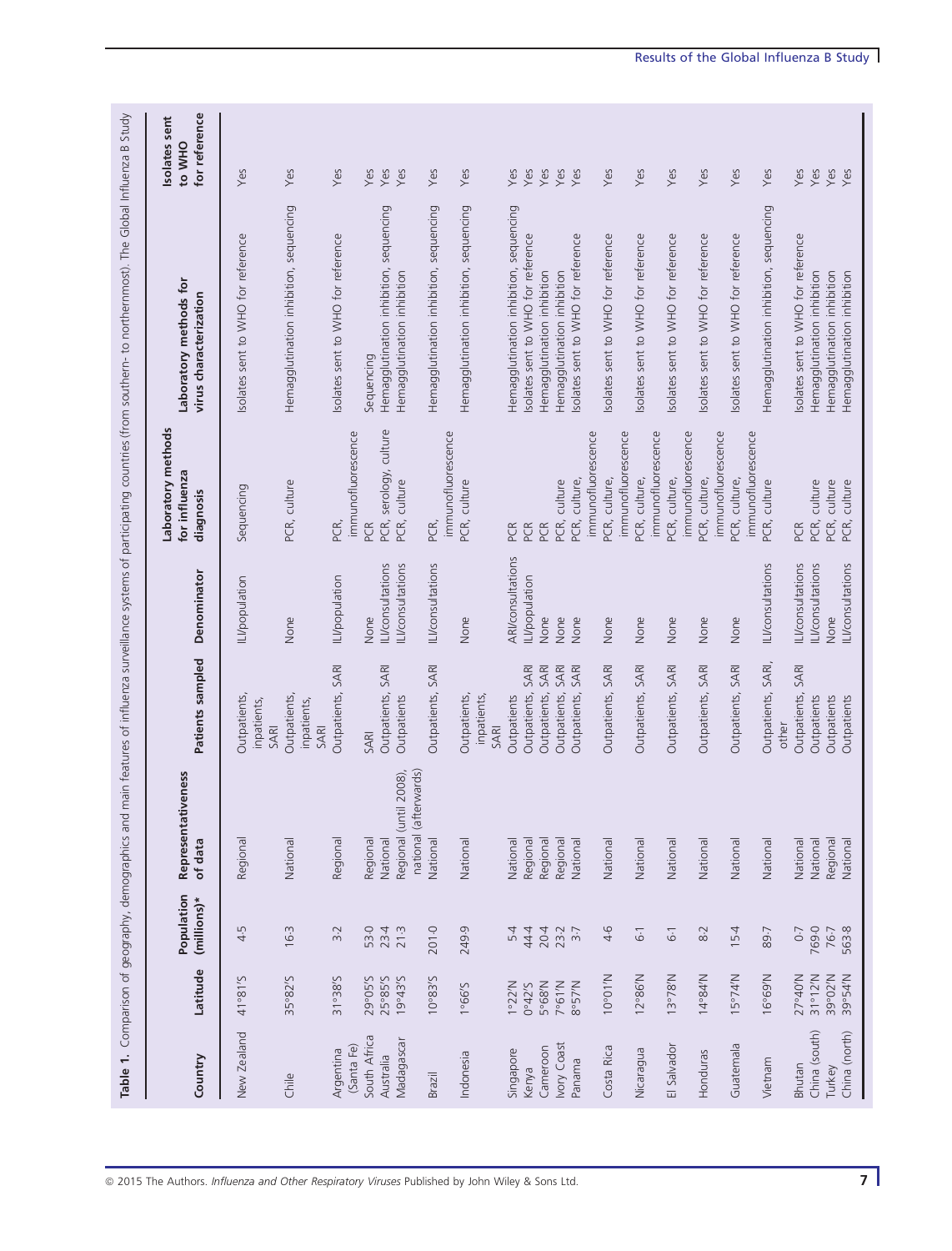| Country               |                    | Population<br>Latitude (millions)* | tiveness<br>Representat<br>of data | Patients sampled Denominator                    |                        | Laboratory methods<br>for influenza<br>diagnosis | Laboratory methods for<br>virus characterization                       | for reference<br>Isolates sent<br><b>to WHO</b> |
|-----------------------|--------------------|------------------------------------|------------------------------------|-------------------------------------------------|------------------------|--------------------------------------------------|------------------------------------------------------------------------|-------------------------------------------------|
| <b>Italy</b>          | 42°88'N            | 60.0                               | National                           | Outpatients,<br>inpatients,<br>SARI             | <b>ILV</b> population  | PCR                                              | Hemagglutination inhibition, sequencing                                | Yes                                             |
| United States 45°62'N |                    | 317.7                              | National                           | Outpatients,<br>inpatients,<br>SARI             | ILI/consultations      | PCR, culture                                     | Hemagglutination inhibition, sequencing                                | Yes                                             |
| England<br>Jkraine    | 49°06'N<br>52°33'N | 44.6<br>53.0                       | National<br>National               | Outpatients, SARI<br>Outpatients,<br>inpatients | ILI/population<br>None | PCR, culture<br>PCR, culture                     | Hemagglutination inhibition, sequencing<br>Hemagglutination inhibition | Yes<br>Yes                                      |

relatively neglected by the research so far.<sup>8</sup> Our main finding was that influenza B is a common virus in the 21st century, representing roughly 20% of all cases reported to national influenza centers in 26 countries around the world during 2000–2013. Although the differences were not statistically significant, there is some evidence of geographical variability in the occurrence of influenza B around the world, with it being most common in the tropics (median 243%) and least common in the Southern Hemisphere (178%). We found that influenza B rarely represented over 50% of flu cases (once every seven seasons) and was generally associated with lower rates of ILI in the Northern and (with borderline significance) Southern hemispheres. We also found that there was frequently a vaccine mismatch when influenza B circulated in a country; this happened more often in the Northern and Southern hemispheres compared with the tropics. Finally, influenza B generally affected younger persons than influenza A, with the former mainly affecting school-aged children (aged 5–17 years) and the latter adults (aged 18–64 years).

It is not yet clear what causes the differences in influenza epidemiology (including timing, periodicity, and patterns of transmission) in the tropics compared with the Southern and Northern hemispheres.<sup>15</sup> The non-significant higher proportion of influenza B in the tropics may simply reflect the relatively higher proportion of children, who are the most affected age group, in most countries of this region compared to the Northern and Southern hemispheres. It would, however, be necessary to calculate age-specific incidence rates of influenza to confirm or refute this hypothesis. Future research should prioritize the study of influenza epidemiology in this very populous area of the world, to optimize prevention strategies and the composition and timing of administration of the influenza vaccine.

The divergent results of the correlation between the proportion of influenza B and peak of ILI rate mirror the differences in influenza epidemiology in temperate and tropical countries, with short epidemics and greater year-toyear fluctuations for influenza A than B in the former $<sup>4</sup>$  and a</sup> year-round influenza activity and higher average proportion of B in the latter.<sup>17</sup> It is usually not possible to predict with reasonable accuracy the impact of the upcoming influenza season based on historical data, $24$  and we have shown that Victoria and Yamagata lineages often co-circulate in the same season (Table S2). The frequency of vaccine mismatch has been high in recent years ( $\approx$ 24–25% in the GIBS database), but its potential consequences in terms of influenza cases, influenza-related deaths, and economic costs are difficult to estimate at the beginning of an influenza season. This has important implications for vaccination strategies, including the decision to adopt a quadrivalent influenza vaccine.<sup>10</sup>

Differences in the age distribution of influenza A versus B patients across countries may be explained in a variety of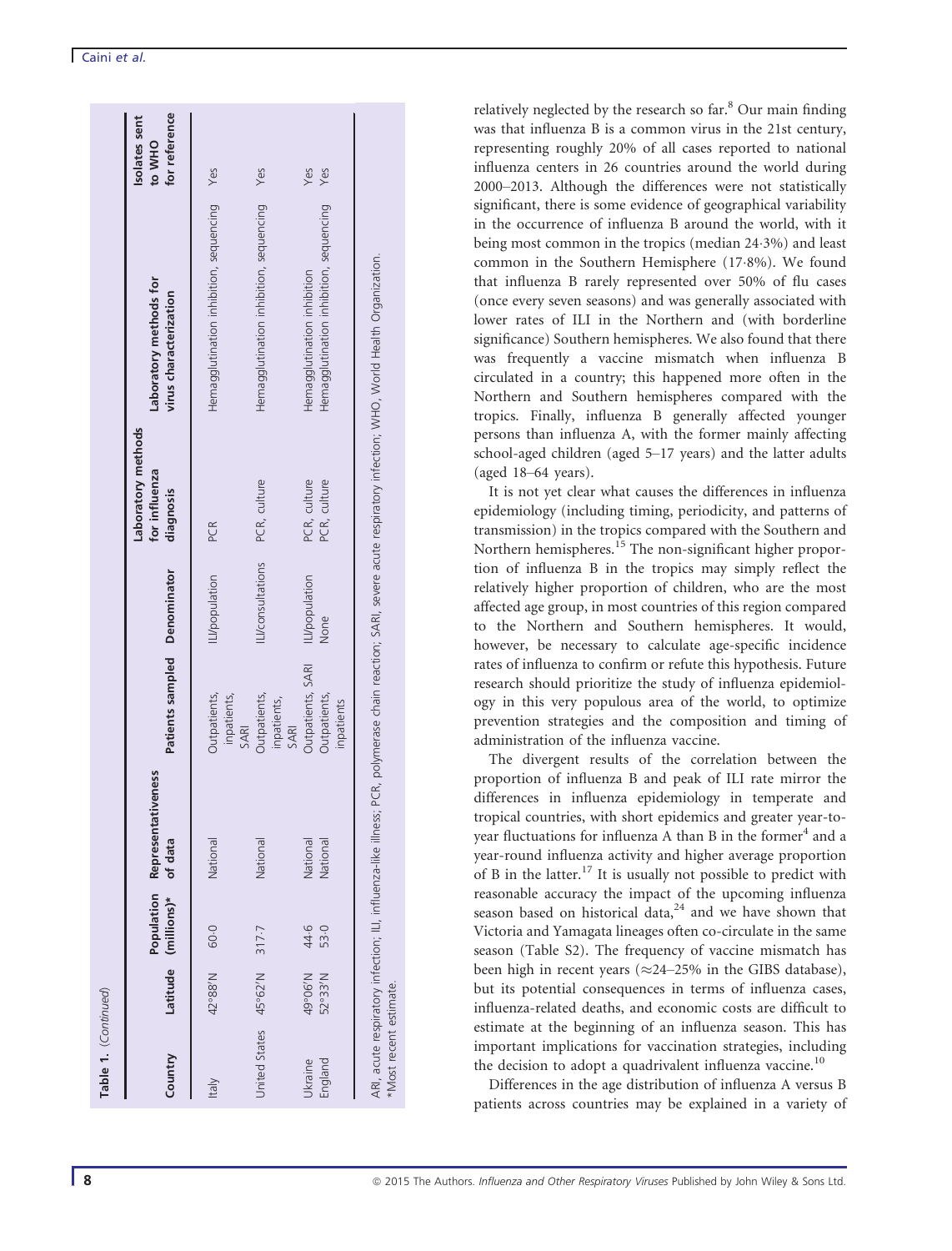Table 2. Influenza cases reported to the national influenza surveillance system of each participating country (from southern- to northernmost), and percentages of cases that were subtyped, by virus type. The Global Influenza B Study

| Country              | <b>Seasons</b> | Influenza cases $(n)$ | Influenza A<br>cases $(n, %)$ |          | Influenza B<br>cases $(n, %)$ |          | Influenza A<br>cases subtyped<br>(n, %) |           | <b>Influenza B</b><br>cases<br>characterized<br>(n, %) |        |
|----------------------|----------------|-----------------------|-------------------------------|----------|-------------------------------|----------|-----------------------------------------|-----------|--------------------------------------------------------|--------|
| New Zealand          | 2000-2012      | 17 629                | 14 664                        | 83.2     | 2965                          | $16-8$   | 11 670                                  | 79.6      | 2128                                                   | 71.8   |
| Chile                | 2008-2012      | 11 162                | 9983                          | 89.4     | 1179                          | $10-6$   | 9488                                    | 95.0      | 646                                                    | 54.8   |
| Argentina (Santa Fe) | 2009-2012      | 683                   | 560                           | 82.0     | 123                           | 18.0     | 519                                     | 92.7      | 123                                                    | 77.2   |
| South Africa         | 2009-2013      | 1690                  | 1098                          | 65.0     | 592                           | 35.0     | 1082                                    | 98.5      | 316                                                    | 53.4   |
| Australia            | 2001-2012      | 179 137               | 150 437                       | 84.0     | 28 700                        | $16 - 0$ | 67 336                                  | 44.8      | 924                                                    | 3.2    |
| Madagascar           | 2002-2013      | 4068                  | 2742                          | 67.4     | 1326                          | 32.6     | 2511                                    | 91.6      | 906                                                    | 68.3   |
| <b>Brazil</b>        | 2004-2012      | 3282                  | 2399                          | 73.1     | 883                           | 26.9     | $\Omega$                                | 0.0       | $\Omega$                                               | 0.0    |
| Indonesia            | 2003-2007      | 3653                  | 2339                          | 64.0     | 1314                          | $36 - 0$ | 2313                                    | 98.9      | 662                                                    | $50-4$ |
| Singapore            | 2007-2012      | 12 001                | 9690                          | $80 - 7$ | 2311                          | 19.3     | 9690                                    | $100 - 0$ | 904                                                    | 39.1   |
| Kenya                | 2007-2012      | 6344                  | 4852                          | 76.5     | 1492                          | 23.5     | 2933                                    | $60-4$    | 144                                                    | 9.7    |
| Cameroon             | 2009-2013      | 733                   | 504                           | 68.8     | 229                           | $31 - 2$ | 504                                     | $100 - 0$ | $\Omega$                                               | 0.0    |
| Ivory Coast          | 2007-2012      | 1581                  | 975                           | 61.7     | 606                           | 38.3     | 867                                     | 88.9      | $\Omega$                                               | 0.0    |
| Panama               | 2008-2013      | 2191                  | 1868                          | 85.3     | 323                           | 14.7     | 1177                                    | 63.0      | $\Omega$                                               | 0.0    |
| Costa Rica           | 2009-2012      | 6083                  | 5569                          | 91.6     | 514                           | 8.4      | 5569                                    | $100 - 0$ | $\Omega$                                               | 0.0    |
| Nicaragua            | 2007-2013      | 5677                  | 4924                          | $86 - 7$ | 753                           | 13.3     | 4427                                    | 89.9      | $\Omega$                                               | 0.0    |
| El Salvador          | 2006-2013      | 2473                  | 1965                          | 79.5     | 508                           | 20.5     | 1348                                    | 68.6      | $\Omega$                                               | 0.0    |
| Honduras             | 2009-2012      | 1701                  | 1528                          | 89.8     | 173                           | $10-2$   | 1140                                    | 74.6      | $\Omega$                                               | 0.0    |
| Guatemala            | 2006-2013      | 4360                  | 3856                          | 88.4     | 504                           | 11.6     | 2441                                    | 63.3      | $\Omega$                                               | 0.0    |
| Vietnam              | 2006-2013      | 8647                  | 5636                          | 65.2     | 3011                          | 34.8     | 5630                                    | 99.9      | $\Omega$                                               | 0.0    |
| <b>Bhutan</b>        | 2009-2013      | 1350                  | 943                           | 69.9     | 407                           | $30-1$   | 940                                     | 99.7      | $\Omega$                                               | 0.0    |
| China (South)        | 2006-2012      | 122 215               | 86 305                        | 70.6     | 35 910                        | 29.4     | 76 792                                  | 89.0      | 14 606                                                 | 40.7   |
| Turkey               | 2006-2011      | 2155                  | 1747                          | $81 - 1$ | 408                           | 18.9     | 1597                                    | 91.4      | 384                                                    | 94.1   |
| China (North)        | 2005-2012      | 64 30 6               | 44 350                        | 69.0     | 19 956                        | 31.0     | 39 931                                  | 90.0      | 8040                                                   | 40.3   |
| Italy                | 2002-2012      | 23 340                | 21 702                        | 93.0     | 1638                          | 7.0      | 20 474                                  | 94.3      | 12                                                     | 0.7    |
| <b>United States</b> | 2000-2012      | 441 547               | 371 050                       | 84.0     | 70 497                        | $16 - 0$ | 216 990                                 | 58.5      | $\overline{0}$                                         | 0.0    |
| Ukraine              | 2000-2012*     | 1389                  | 1071                          | 77.1     | 318                           | 22.9     | 848                                     | 79.2      | 234                                                    | 73.6   |
| England              | 2003-2013      | 6276                  | 4710                          | 75.0     | 1566                          | 25.0     | 4710                                    | $100 - 0$ | 619                                                    | 39.5   |
| Total                |                | 935 673               | 757 467                       | 81.0     | 178 206                       | 19.0     | 492 926                                 | 65.1      | 30 648                                                 | $17-1$ |

\*Seasons 2001–2002 and 2003–2004 in the Ukraine were not included as the number of reported influenza cases was <50.



Figure 2. Distribution of influenza seasons by proportion of influenza B cases and geographical area (Southern Hemisphere, intertropical belt and Northern Hemisphere). The Global Influenza B Study. April 2014. Purple bar presents median. Pink bars indicate 25% and 75% percentiles.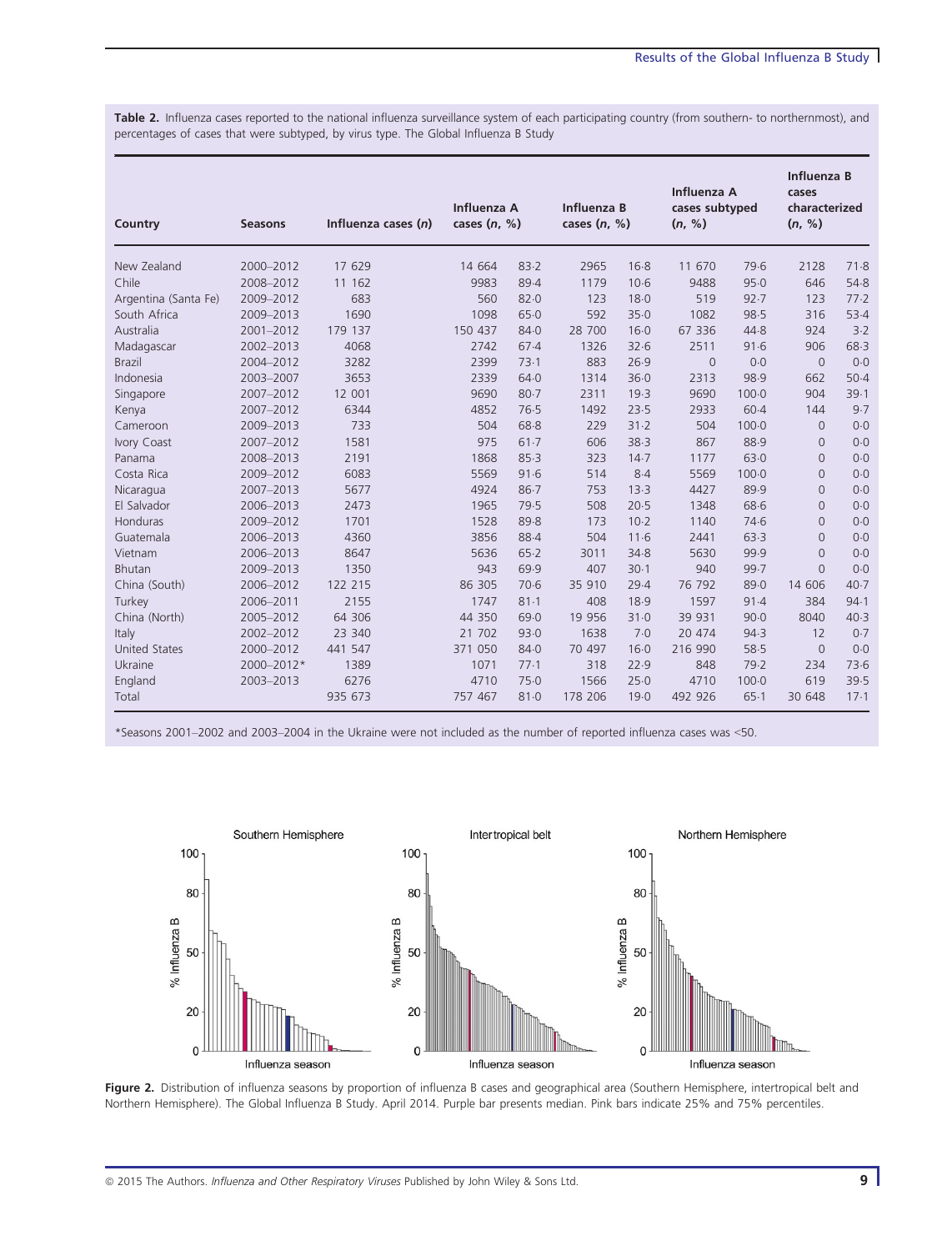

Figure 3. Proportion of influenza B and maximum influenza-like illness (ILI) rate (Z-score) during each season, by geographical area (Southern Hemisphere, intertropical belt and Northern Hemisphere). The Global Influenza B Study. April 2014.

ways, including differences in the age structure of the population and in the national influenza surveillance systems (e.g. whether the latter is mainly outpatient or hospital based). Inequalities in access to health care by age or the presence of comorbidities (children and older patients are more likely to see a general practitioner or be taken to hospital, and therefore be sampled, compared with adults over 18 years of age) may also affect the age distribution of influenza cases. In some countries (e.g. Cameroon and Kenya), the lack of differences in age distribution may be due to the small number of influenza cases in those age categories where the differences are most frequently observed, that is, 5–17 and 18–64 years. Finally, the percentage of influenza A cases due to seasonal and pandemic A(H1N1) and A(H3N2) subtypes may differ across GIBS countries (especially as a consequence of each country providing data for different influenza seasons), so comparing B versus A as a whole may be suboptimal – virus A subtypes may preferentially affect people of different age groups.<sup>25</sup> A more in-depth analysis of age distribution across virus subtypes and lineages will be the topic of a future GIBS publication.

The major limitation of our study lies in the differing characteristics of the national influenza surveillance systems of participating countries. In particular, the different definitions of ILI (or ARI) that are in use and the differences in the sources of patients included in the national databases (outpatients, hospitalized patients, severe ARI patients) may reduce the comparability of data across countries. Some world regions (such as northern Africa and central Asia) are currently not represented in our database, which somewhat lessens the generalizability of our results. However, the GIBS database already includes more than 900 000 influenza cases and is still growing; in the future, therefore, it will be possible to address specific questions on subsets of cases with common characteristics. Large countries may have very different epidemiological patterns at a regional level and climatic characteristics, and in those cases, the lack of stratified data may prevent the execution of analyses with the required level of detail. For some countries, regional data are available (e.g. Brazil and China), but in other countries, for example the United States and Australia, it remains an issue.

#### **Conclusion**

This study indicates that it is important to take into consideration influenza B in the epidemiology of seasonal influenza, as it often co-circulates with influenza A and accounts for roughly 20% of total cases in all regions of the world, despite it rarely being the dominant strain. We believe that global data on the epidemiology of influenza B, as those produced by the GIBS, are needed on a continuing basis to help optimize influenza prevention policies and determine the public health value of introducing influenza vaccines containing two B lineages. In particular, we recommend that future studies exploit the potential of the GIBS database, with its age-specific data, to assess the benefits of adopting influenza vaccination in different regions of the world, and tailor the vaccination campaigns to each country's requirements.

#### Acknowledgements

We thank Douglas Fleming [Royal College of General Practitioners (RCGP), Birmingham, UK] for discussions regarding the age distribution of influenza A and B cases, and Peter Spreeuwenberg (NIVEL) for statistical advice. We also thank Mark Thompson, Marc-Alain Widdowson, Jazmin Duque, Stacey Spivey-Blackford, Eduardo Azziz-Baumgartner, and Alexey W. Clara from the US Centers for Disease Control and Prevention (CDC) for their support in contacting countries potentially interested in participating in the GIBS and for their valuable suggestions on data analysis. Finally, we thank Clotilde El Guerche Seblain from Sanofi Pasteur for her valuable support.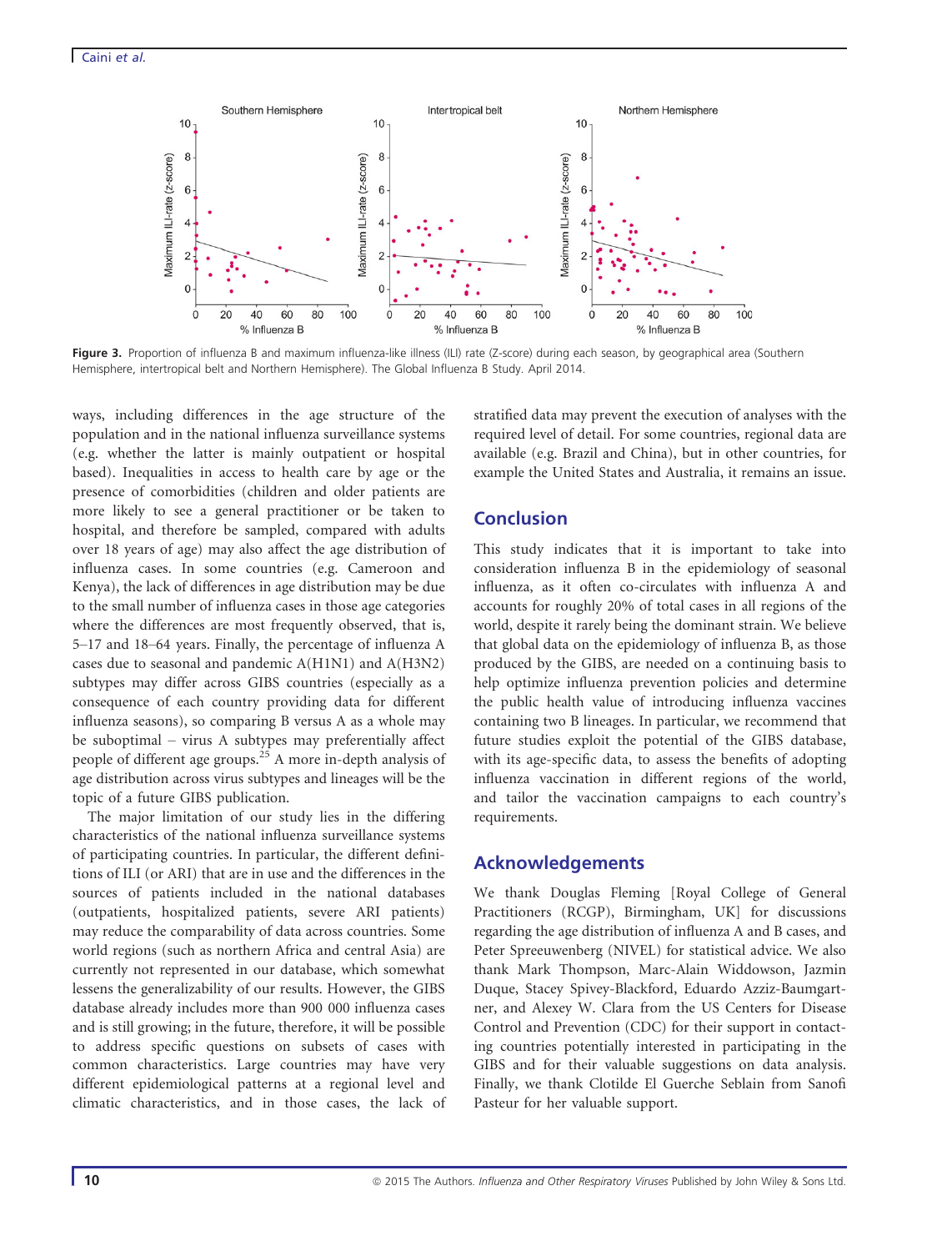## Author contributions

SC, FS, QSH, MAC, SPl, and JP participated in the design of the study. GK, RO, SW, CMPH, RN, RAF, HY, LF, MZ, AWC, HK, SPu, HAK, GE, J-MH, QSH, LWA, MV, MAC, AM, LB, and LTQM collected the data. SC and JP analyzed the data. SC, FS, QSH, MAC, SPl, and JP interpreted the data. All authors participated in article preparation and approved the final article.

# Conflict of interests

Other than some of the authors being GII members, and the GIBS being supported by an unrestricted research grant from Sanofi Pasteur, the authors have no competing interests to declare.

# **References**

- 1 World Health Organization. Influenza. Fact sheet no. 211. Available at http://www.who.int/mediacentre/factsheets/fs211/en/ (Accessed 28 March 2014).
- 2 Molinari NA, Ortega-Sanchez IR, Messonnier ML et al. The annual impact of seasonal influenza in the US: measuring disease burden and costs. Vaccine 2007; 25:5086–5096.
- 3 Peasah SK, Azziz-Baumgartner E, Breese J, Meltzer MI, Widdowson MA. Influenza cost and cost-effectiveness studies globally—a review. Vaccine 2013; 31:5339–5348.
- 4 Finkelman BS, Viboud C, Koelle K, Ferrari MJ, Bharti N, Grenfell BT. Global patterns in seasonal activity of influenza A/H3N2, A/H1N1, and B from 1997 to 2005: viral coexistence and latitudinal gradients. PLoS ONE 2007; 2:e1296.
- 5 Thompson WW, Shay DK, Weintraub E et al. Mortality associated with influenza and respiratory syncytial virus in the United States. JAMA 2003; 289:179–186.
- 6 Thompson WW, Shay DK, Weintraub E et al. Influenza-associated hospitalizations in the United States. JAMA 2004; 292:1333–1340.
- 7 Kilbourne ED. Influenza pandemics of the 20th century. Emerg Infect Dis 2006; 12:9–14.
- 8 Paul Glezen W, Schmier JK, Kuehn CM, Ryan KJ, Oxford J. The burden of influenza B: a structured literature review. Am J Public Health 2013; 103:e43–e51.
- 9 Biere B, Bauer B, Schweiger B. Differentiation of influenza B virus lineages Yamagata and Victoria by real-time PCR. J Clin Microbiol 2010; 48:1425–1427.
- 10 Reed C, Meltzer MI, Finelli L, Fiore A. Public health impact of including two lineages of influenza B in a quadrivalent seasonal influenza vaccine. Vaccine 2012; 30:1993–1998.
- 11 Karve S, Meier G, Davis KL, Misurski DA, Wang CC. Influenza-related health care utilization and productivity losses during seasons with and without a match between the seasonal and vaccine virus B lineage. Vaccine 2013; 31:3370–3388.
- 12 Grant KA, Carville K, Fielding JE et al. High proportion of influenza B characterises the 2008 influenza season in Victoria. Commun Dis Intell Q Rep 2009; 33:328–336.
- 13 Ansaldi F, D'Agaro P, Burgnich P et al. Three-year (1999–2002) of epidemiological and virological surveillance of influenza in north-east Italy. Eur J Epidemiol 2004; 19:885–890.
- 14 State of the Tropics. State of the Tropics 2014 report. Cairns, Australia: James Cook University. Available at http://www.jcu.edu.au/ sottreport/ (Accessed 22 April 2014).
- 15 Tamerius JD, Shaman J, Alonso WJ et al. Environmental predictors of seasonal influenza epidemics across temperate and tropical climates. PLoS Pathog 2013; 9:e1003194.
- 16 Azziz Baumgartner E, Dao CN, Nasreen S et al. Seasonality, timing, and climate drivers of influenza activity worldwide. J Infect Dis 2012; 206:838–846.
- 17 Bloom-Feshbach K, Alonso WJ, Charu V et al. Latitudinal variations in seasonal activity of influenza and respiratory syncytial virus (RSV): a global comparative review. PLoS ONE 2013; 8:e54445.
- 18 Lee VJ, Yap J, Ong JB et al. Influenza excess mortality from 1950– 2000 in tropical Singapore. PLoS ONE 2009; 4:e8096.
- 19 Saha S, Chadha M, Al Mamun A et al. Influenza seasonality and vaccination timing in tropical and subtropical areas of southern and south-eastern Asia. Bull World Health Organ 2014; 92:309–384. WHO Bulletin. 2014. Article ID:BLT.13.124412. Available at http:// www.who.int/bulletin/volumes/92/5/13-124412-ab/en/ (Accessed 19  $l$ une 2014)
- 20 World Health Organization. Influenza transmission zones. Available at http://www.who.int/csr/disease/swineflu/transmission\_zones/en/ (Accessed 29 March 2014).
- 21 Central Intelligence Agency. The World Factbook. Available at https:// www.cia.gov/library/publications/the-world-factbook/appendix/appendix-f.html (Accessed 29 March 2014).
- 22 World Health Organization. Recommendations on the composition of influenza virus vaccines. Available at http://www.who.int/influenza/ vaccines/virus/recommendations/en/ (Accessed 29 March 2014).
- 23 Yu H, Feng L, Viboud CG et al. Regional variation in mortality impact of the 2009 A(H1N1) influenza pandemic in China. Influenza Other Respir Viruses 2013; 7:1350–1360.
- 24 WHO Writing Group, Ampofo WK, Baylor N et al. Improving influenza vaccine virus selection: report of a WHO informal consultation held at WHO headquarters, Geneva, Switzerland, 14–16 June 2010. Influenza Other Respir Viruses 2012; 6:142–152, e1–e5.
- 25 Khiabanian H, Farrell GM, St George K, Rabadan R. Differences in patient age distribution between influenza A subtypes. PLoS ONE 2009; 4:e6832.

# Appendix 1:

The Global Influenza B Study includes the following members: Juan Manuel Rudi, Instituto Nacional de Enfermedades Respiratorias 'Dr. Emilio Coni', Santa Fe, Argentina; Rhonda Owen, Influenza Surveillance Section, Surveillance Branch, Office of Health Protection, Department of Health and Ageing, Woden, Australia; Kunzang Dorji, Public Health Laboratory, Department of Public Health, Ministry of Health, Thimphu, Bhutan; José Ricardo Pio Marins and Walquiria Aparecida Ferreira de Almeida, Ministry of Health, Brasılia, DF, Brazil; Marie-Astrid Vernet and Guy Vernet, Service de Virologie, Centre Pasteur du Cameroun, Yaounde, Cameroon; Winston Andrade, Sección de Virus Respiratorios y Exantematicos, Instituto de Salud Publica de Chile, Santiago de Chile, Chile; Juan Yang and Ming Li, Division of Infectious Disease, Key Laboratory of Surveillance and Early-warning on Infectious Disease, Chinese Center for Disease Control and